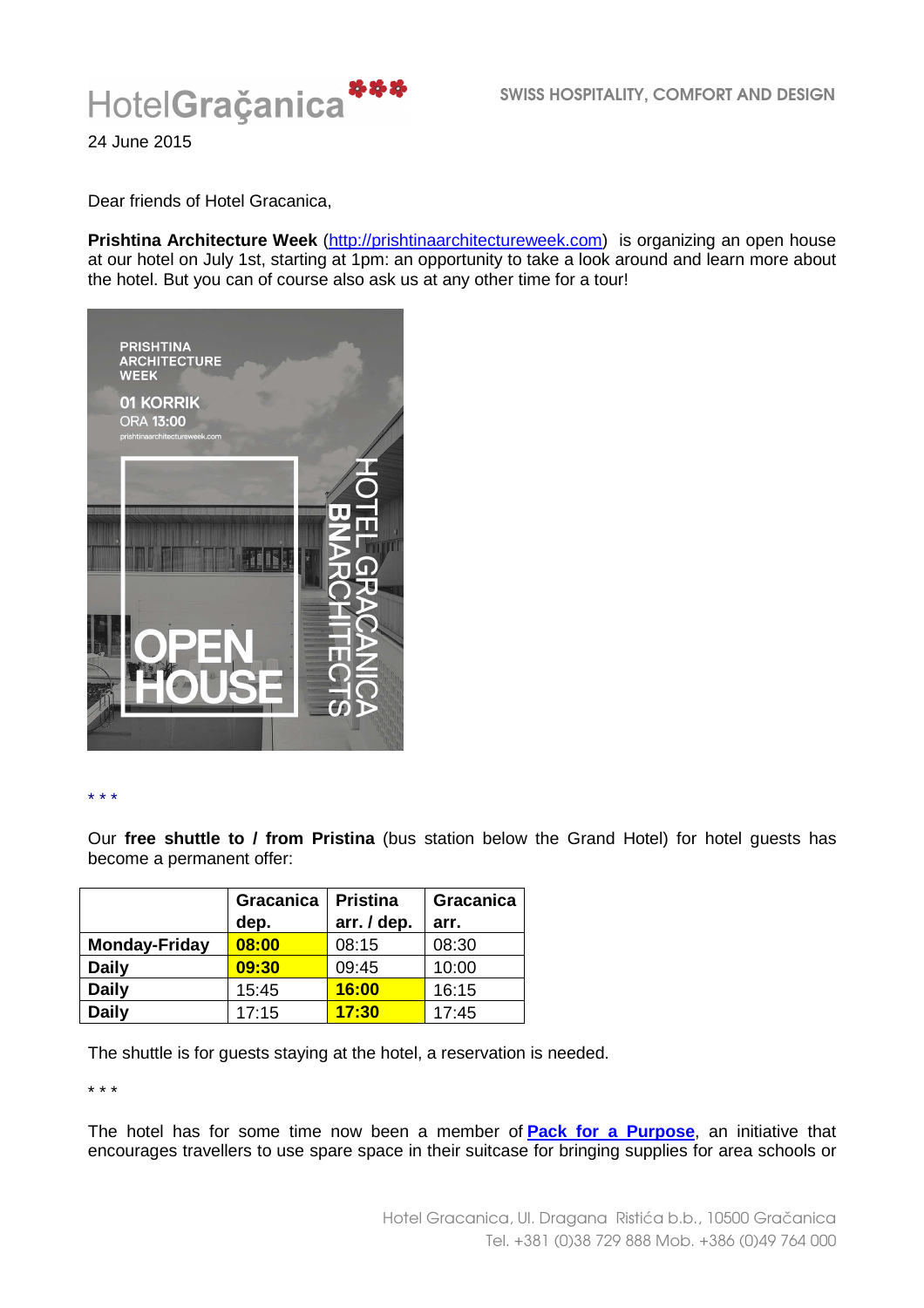

medical clinics in need, thus making a priceless impact in the lives of local children and families. Watch the video here.

Such supplies brought to Hotel Gracanica will go to The Ideas Partnership Learning Centre for Roma, Ashkali and Egyptian learners aged from 3 to adult. The project works in neighbourhoods 28 and 29 of Fushë Kosovë / Kosovo Polje. Most of the families here earn their living from scavenging from the garbage, and from begging. Only 4% of this community complete compulsory education and illiteracy is high. The project offers kindergarten education, weekend academic support for kids in school, mediation to get kids into school, health support and antenatal care and clothes distribution.

The Ideas Partnership Learning Centre is an initiative of the author Elizabeth Gowing. The Ideas Partnership won the EU Award for Roma Integration in Kosovo in 2014.

\* \* \*

So many things have changed in the more than two years since Atdhe Mulla made his photos of the hotel, which we still use for our website and marketing. In the past few days, Swiss photographer Layla Baraké has been shooting new photos of the hotel and our staff. Check our website www.hotelgracanica.com and our Facebook page www.facebook.com/HotelGracanica in a few days to see them!



\* \* \*

We had to cancel the **Romanes-course** planned for this summer due to lack of enrolments, but we might give it another try next year. If you are interested, tell us what times and duration would suit you.

\* \* \*

We should get any day ("tomorrow" according to our printer) a new delivery of our **T-shirts** ordered two months ago, which we will then again have in 9 colours and 5 sizes for adults (8.50  $\epsilon$ ) and 3 colours and 3 sizes for children (7.50 €), made in Kosovo: